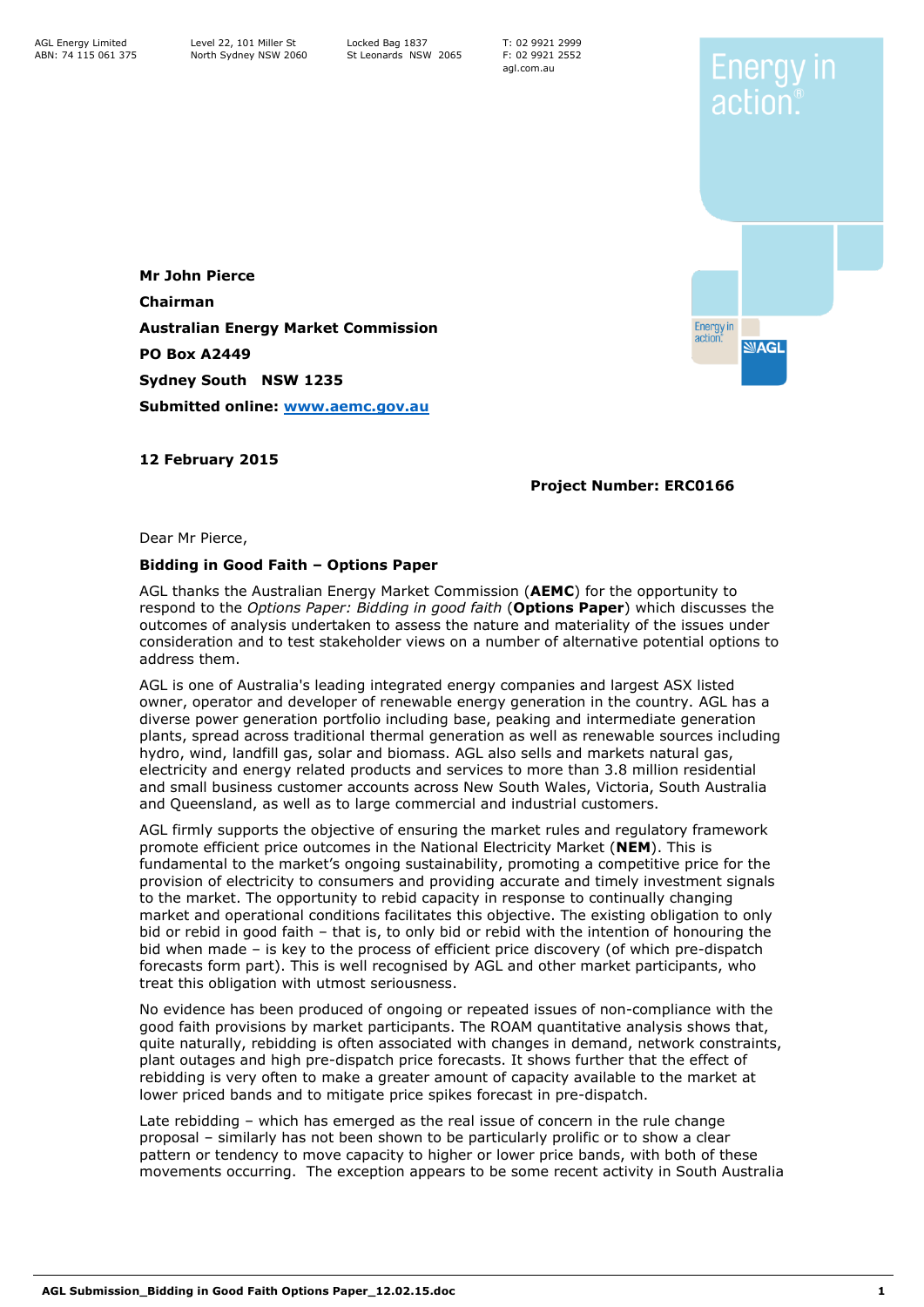and Queensland where rebidding has led to price spikes occurring at the end of a trading interval.

The fact that the 2013 South Australian activity subsided after a year indicates that it was likely driven by the particular circumstances prevailing in that region at that time rather than being symptomatic of an issue with the way the rules are drafted or participant compliance with them. Furthermore, AEMO's analysis shows late rebidding is likely to have contributed no more than a few cents per MWh to average pool prices in those regions in 2013.

Accordingly AGL is very concerned that such a wide ranging review of the market bidding rules and good faith provisions is being undertaken with respect to an issue whose materiality has not been established and the occurrence of which appears isolated in both time and location. Further, the review has seemingly been prompted by a single unsuccessful prosecution under the rules. This is surely an insufficient basis upon which to conclude there is an inherent deficiency with the current provisions, the regulator's ability to enforce them or participant compliance.

Extreme caution must be exercised before pursuing a change to the rules that may in fact negatively impact the realisation of efficient price outcomes in the NEM. As mentioned above, rebidding facilitates efficient price discovery and dispatch of generation capacity by allowing market participants to adjust their position in response to changing market and operational conditions, and in turn supports efficient investment over the longer term. Changes to the rebidding framework risk deterring the very activity that enhances market efficiency in the long term interests of consumers.

The AEMC appears to recognise that a rule change in the terms originally suggested by the proponent would have this effect. In our view, a number of the alternative options now being considered would also have this effect and our concerns with each are **discussed below**. The Options Paper notes that '*fundamental to the development of these options … is a consideration of the behaviour that is sought to be prevented*.' An equally fundamental consideration must be the behaviour which is sought to be preserved. Without a clear market failure having been identified, AGL's firm view is that the status quo should be maintained and, if anything, the situation monitored for a further period.

Should you have any questions in relation to this submission, please contact Eleanor McCracken-Hewson, Wholesale Market Advisor, on (03) 8633 7252 or [EHewson@agl.com.au.](mailto:EHewson@agl.com.au)

Yours sincerely,

Duncan MacKinnon **Manager, Wholesale Markets Regulation**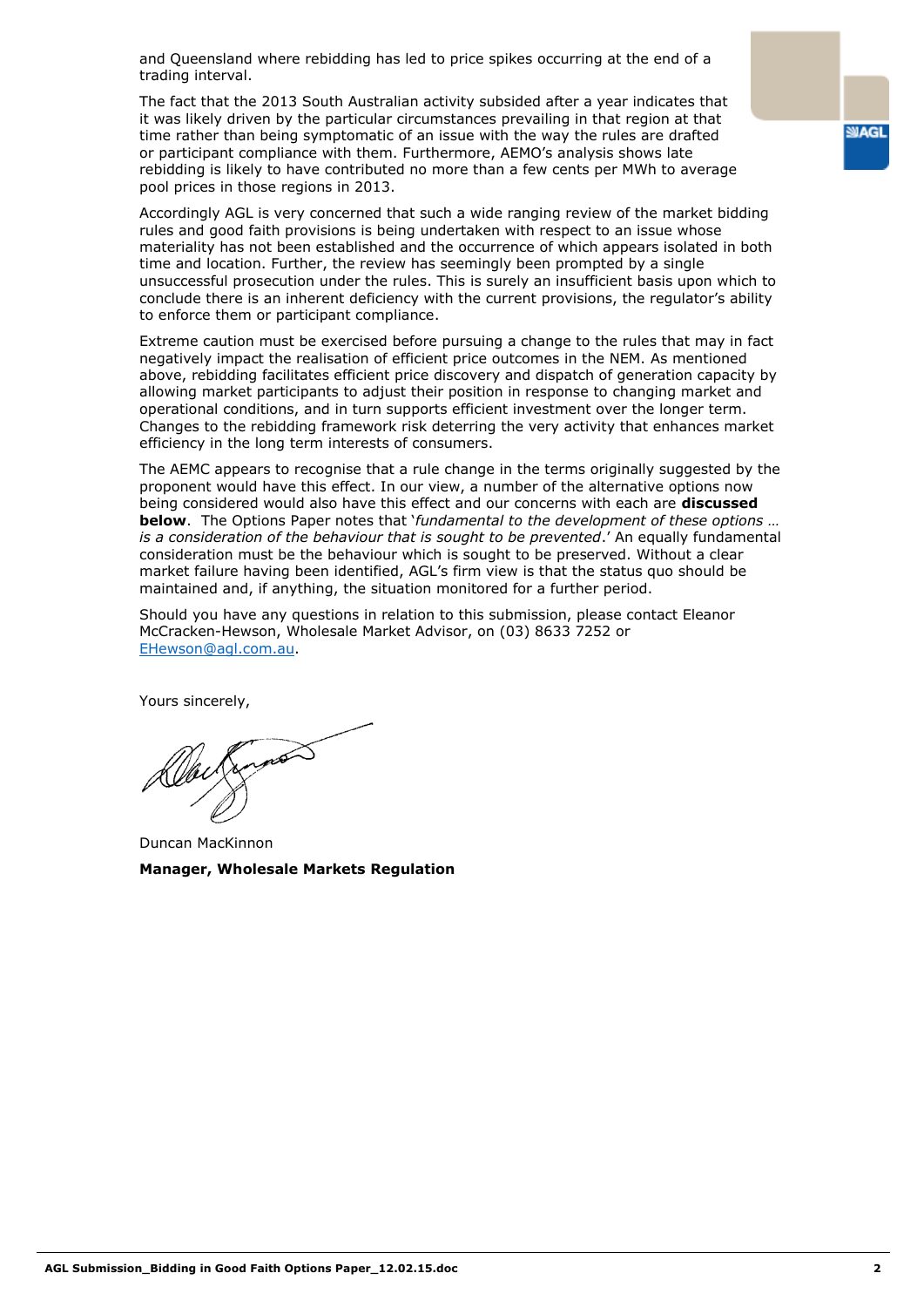#### **Option 1(a) – Status quo**

Professor Yarrow's paper underlines the fundamental role that the ability to both bid and rebid has in achieving efficient price discovery and dispatch in energy only markets. Energy traders are continually working to discover the price point at which they can secure the dispatch of their plant ahead of their competitors and yet still recover their 'economic costs' of participating in the market. As Yarrow outlines, the assessment of where this point lies changes dynamically along with 'observable' market changes in supply, demand and price, as well as with the trader's own assessment of weather conditions and forecasts, of plant, operating and fuel supply conditions within its portfolio, of expected movements in its retail load (if integrated), of contract positions, and of how competitors might also be dynamically affected by and respond to all of these factors. The Judge's findings in the 2011 proceedings against Stanwell appear consistent with this understanding of efficient price discovery in energy only markets.

Given the range of factors that quite legitimately impact on generator bidding and rebidding decisions in an efficient price discovery process, then the strong implication is that a rule change in the terms originally proposed would have an adverse impact on market efficiency by dramatically limiting the factors permitted to be taken into account by market participants before making a rebid – that is, solely data published by AEMO. In addition, the proposed rule would introduce a great deal of compliance uncertainty (around the meaning of a 'significant and quantifiable change' and of a 'reasonable time' for lodging a rebid) and the volume of information and data expected to be kept and regularly produced by participants to justify each rebid would impose an unmanageable compliance burden.

All this, together with the highly significant proposal to also reverse the burden of proof, would combine to act as a severe dampener on a generator's or trader's preparedness to rebid capacity even when to do so would lead to more efficient market outcomes in the long term interests of consumers. Accordingly, we reiterate our view that to proceed with the original rule change proposal would be directly counter to a furtherance of the National Electricity Objective.

It is important to recognise that the rule change has been proposed on the back of a single unsuccessful prosecution under the rules. This appears to have provoked concern that market participants would seize on this outcome as an effective licence to disregard the obligation to only make bids or rebids in good faith. However the various reports and analyses commissioned by the AEMC to assist in the assessment of the rule change proposal do not evidence this. Bidding and rebidding in the NEM appears to be proceeding as you would expect it to in a workably competitive market. Fear that something might occur – rather than a clearly defined and evidenced market failure – is not a sound basis upon which to pursue a material change to the rules.

Generators and the traders they employ have developed a strong understanding of their obligations under the current market rules, including the obligation to only bid or rebid in good faith. AGL for one has an extensive internal compliance, training and assurance program. Further, participants are well aware that pre-dispatch schedules and price forecasts are non-firm and subject to change (including on account of the running decisions of non-scheduled generators and end user consumption decisions). Anticipating the impact of changes in market and operational conditions on dispatch and price outcomes is a skill learnt and improved upon through ongoing market participation. Any change to the rules would inevitably involve a period of adjustment while participants work to understand the full implications for their and the market's bidding practises and processes. The materiality of the issues identified in this review do not warrant imposing this kind of upheaval.

Although we acknowledge the concern with behaviour observed very recently in Queensland with price spikes occurring at the end of a trading interval, the AER's internal compliance system which monitors generators' compliance with bid and rebid information requirements has not revealed any overall divergence from the long term trend of compliant rebidding activity.<sup>1</sup> Nor did the ROAM analysis reveal any systematic tendency across the NEM of generators rebidding towards the end of trading intervals or just prior to dispatch. Until late strategic bidding emerges more distinctly as a frequently occurring

**SIAGL** 

ł

<sup>1</sup> Australian Energy Regulator, *Quarterly Compliance Report: National Electricity and Gas Laws*, July-September 2014, pp 15-16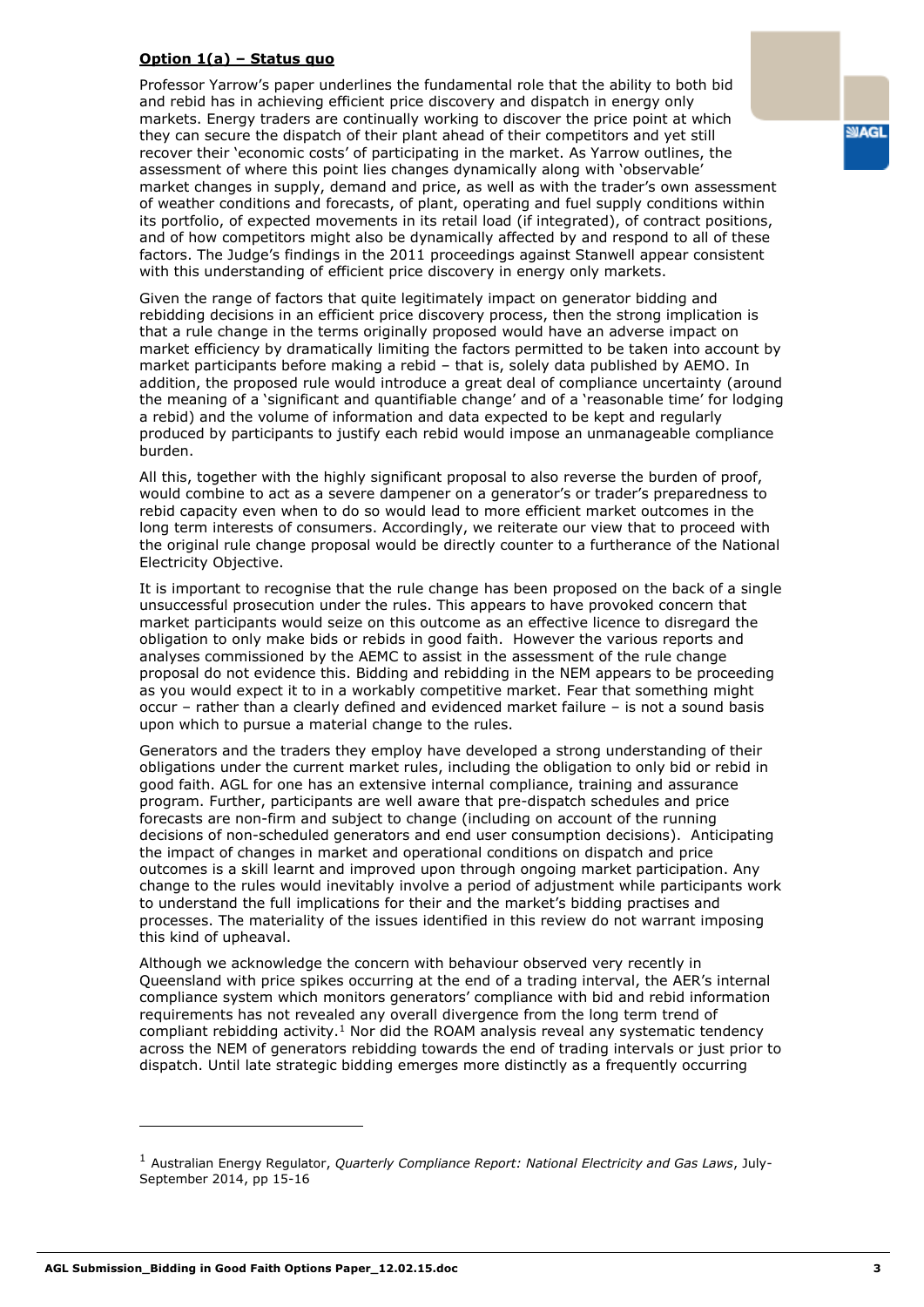practice, causing material detriment to efficient market operation, the status quo should be maintained and the existing rules around bidding in good faith remain unchanged.

### **Option 1(b) – Modification to existing good faith provisions**

This option involves retaining the requirement that a generator must have the intention to honour a bid or rebid when made, but removing the reference to the material conditions and circumstances upon which the bid or rebid was based. A benefit of this option is that it might avoid distracting debates about what kind of 'conditions and circumstances' qualify for consideration when seeking to establish compliance under rule 3.8.22A(b), leaving the focus more directly on the underlying good faith requirement.

However, as the case for a change to the existing regime has not been made out – and given this modification seems unlikely to address the rule change proponent's individual concerns (whether founded or unfounded) – then we do not support this change being made at this time. There is a risk that it would only serve to introduce uncertainty amongst traders and generators, who have grown familiar with the existing market rules and the framing of the good faith obligations. This uncertainty might mute their confidence to respond to changing market and operational conditions and participate actively in the price discovery process, thereby negatively impacting the realisation of efficient market outcomes.

## **Option 1(c) – Behavioural statement of conduct**

The Options Paper contemplates that a behavioural statement of conduct would specifically prohibit a market participant from making offers, bids or rebids which (a) are misrepresentative of its capability to achieve if dispatched, or (b) mislead other participants and exploit the limited opportunity of other participants to respond.

It is not clear how the first arm of this statement is an improvement on the existing, more broadly encompassing, requirement to only place bids and rebids in good faith. It also attracts potential problems when a generator believes at the time a bid or rebid is made that it could achieve dispatch, but an issue (such as fuel supply, plant or contractual event) subsequently arises which impacts this ability.

The arguments for including the second arm of this statement also seem rather circular. The Options Paper first acknowledges the difficulties in applying concepts of misleading conduct to bidding in the NEM – where participants are well aware of the ability to rebid capacity in response to changing market and operational conditions and that pre-dispatch schedules and forecast pricing are non-firm. However, the paper then goes on to say that, despite this, '*a bid or rebid may be misleading or deceptive if it was made in bad faith*.'

We therefore find ourselves back in the basic position of adjudicating conduct against a general obligation to only bid or rebid in good faith. The existing good faith obligations focus on the intent of the bidding generator. If the primary focus of a statement of conduct were also to be the intentions of the bidding generator, then it is unclear how this would be an advancement over the existing framework. This supports the view that this is an unwarranted and unhelpful change to the existing framework.

However, where the statement of conduct goes further and holds the bidder responsible for how other participants have interpreted their bids – however benign the bidder's intention – then this is a material departure from the current regime and runs the real risk of deterring otherwise efficient bidding behaviour, price discovery and dispatch in the NEM. It also seems to go directly against the earlier acknowledgement that reliance by a market participant on pre-dispatch schedules and forecasts would be difficult to justify.

We note that a particular skill valued in traders is their ability to formulate a bidding strategy which leverages their experience interpreting a vast array of continually updating information which has the potential to impact market outcomes. This includes anticipating the movements and likely responses of competitors to these same signals and changing conditions. Accordingly you would not expect that a deliberate strategy or pattern of behaviour over time that is designed to mislead other market participants would succeed for long until is it recognised by other participants who adjust their strategy accordingly*.*

While this observation does not condone such behaviour, it raises questions about the benefit of holding a bidder responsible for how their bids are interpreted by others compared with the potential chilling effect of such a framework on preparedness to rebid. We reiterate our view that, without evidence having been presented that the existing good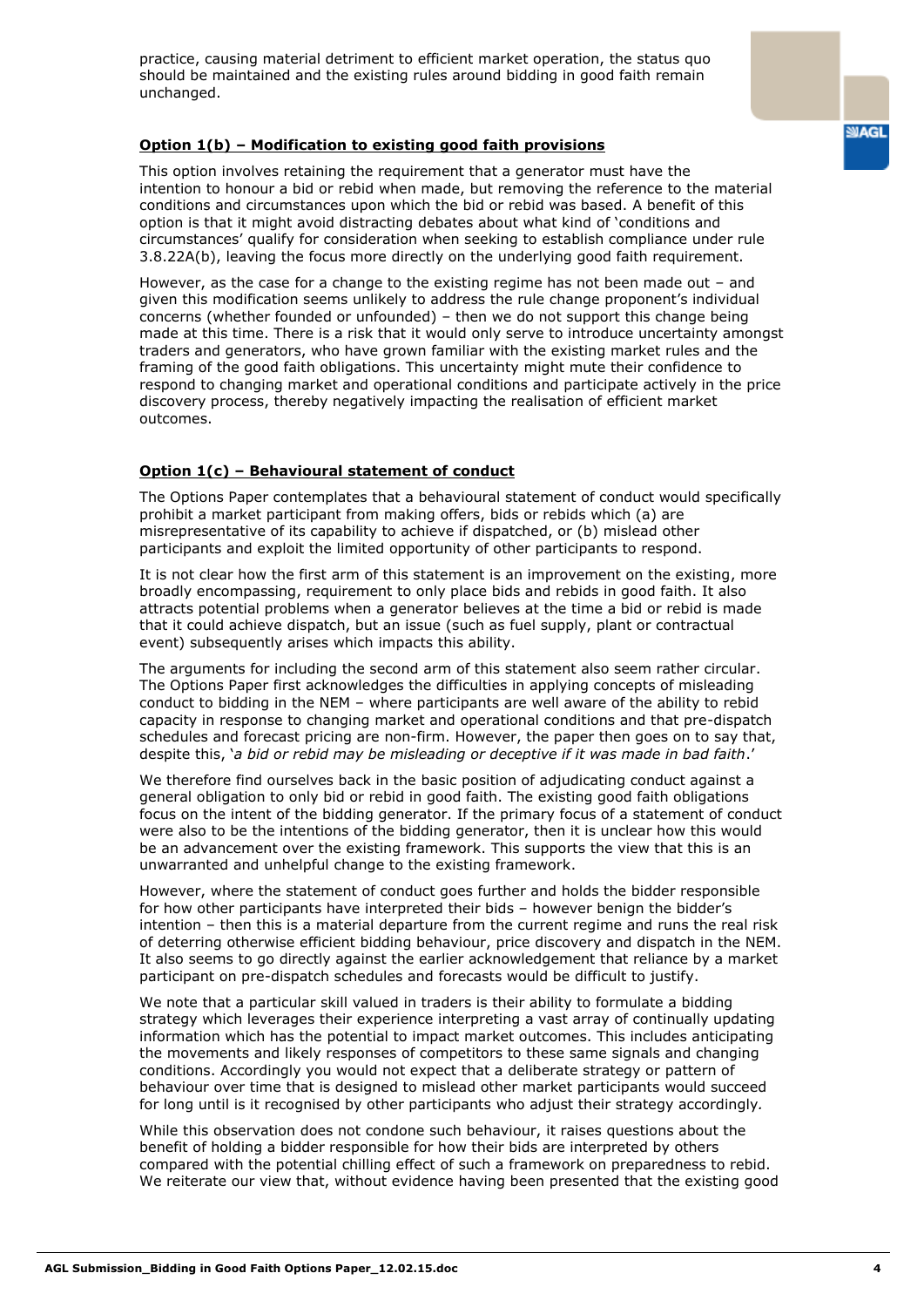faith obligations are not being observed by market participants or that current bidding and rebidding behaviour is having a material negative impact on the realisation of efficient market outcomes, there is no case for change to the current framework.

We are also concerned about the intended status of a statement of conduct as a legal instrument. It would be important that, like the existing good faith provisions, any statement of conduct be set out in full in the Chapter 3 rules themselves so that a change to them must proceed via a formal rules consultation process. This ensures they are not susceptible to incremental change by a regulatory agency without a full assessment of market impacts.

Finally, the Options Paper acknowledges that all market participants operate under the general umbrella of competition law contained in the *Competition and Consumer Act* and that it would only lead to unnecessary regulatory duplication to replicate these provisions in the rules. It appears to AGL that the behavioural statement of conduct would indeed tend in this direction.

#### **Option 2 – Gate closure**

The current NEM design allows a close to real time adjustment by participants of the volume of capacity offered in a particular price band in response to ever changing market and operational conditions – whether it be a plant outage, network issue, demand spike, fuel supply issue etc. This dynamism and responsiveness is a strength of the current design, promoting the market's overall efficiency. Any form of gate closure will inevitably impact negatively on this responsiveness and efficiency. Price and capacity offers will be perpetually 'out-of-date' by the length of the prevailing gate closure and not reflective of underlying market conditions

Although a rebid very close to the relevant dispatch interval may not allow all other market participants to assess the rebid and implement a price or physical response, gate-closure only brings the last rebid forward in time. Someone will nevertheless always lodge the last rebid. The view presented in the Options Paper is that, while gate closure may not allow a further price response, it may allow NEMDE to dispatch a generator according to the bid schedule it has already lodged where that generator would otherwise be effectively ruled out by time constraints on ramp-up and synchronisation.

However all generators must constantly weigh-up the opportunities and risks associated with different running and bidding strategies. Every commercial operational decision (whether to run or remain off-line) involves a judgment call about fuel availability and costs versus prices that are expected to be seen in the market. Coal-fired generators with very long start-up and shut-down manage the risk that they will be online and facing low or negative market prices for a number of trading intervals as much as fast start generators manage the risk that they will be off-line during a short but high-priced interval. Residual risk is routinely managed through hedging and contracting strategies. To craft a gate closure regime specifically targeted to easing the ability of certain participants (e.g. idle gas turbines and demand response providers) to capture market value goes against established concepts of competitive and technological neutrality.

Although the CEG paper reveals that gate closure features in a number of overseas markets, it does not assess whether those markets are in turn characterised by greater levels of market efficiency than the NEM. Further, the comparability of those regimes is impacted by the underlying differences in market operation and design – for example, a number feature both day-ahead and balancing markets (France, Texas and PJM), others are characterised by a large proportion of direct volume contracting or government ownership (e.g. Singapore, France and ERCOT).

The Options Paper recognises the trade-off implicit in gate closure mechanisms between the promotion of efficient outcomes by allowing a flexible and timely market response to changing conditions and 'limiting the potentially disproportionate influence on price outcomes from rebids that occur close to dispatch'. Given that the AEMO analysis has not revealed a material market impact from the occasional late rebidding that does occur under current market design, then there is not currently a case for compromising the market's existing flexibility and efficiency.

Clearly defining the parameters of a gate-closure mechanism and the bids permitted during the closure period so as not to leave participants in an uncertain position as to how to proceed and comply in the new environment would also be a substantial task. A reform **SIAGL**